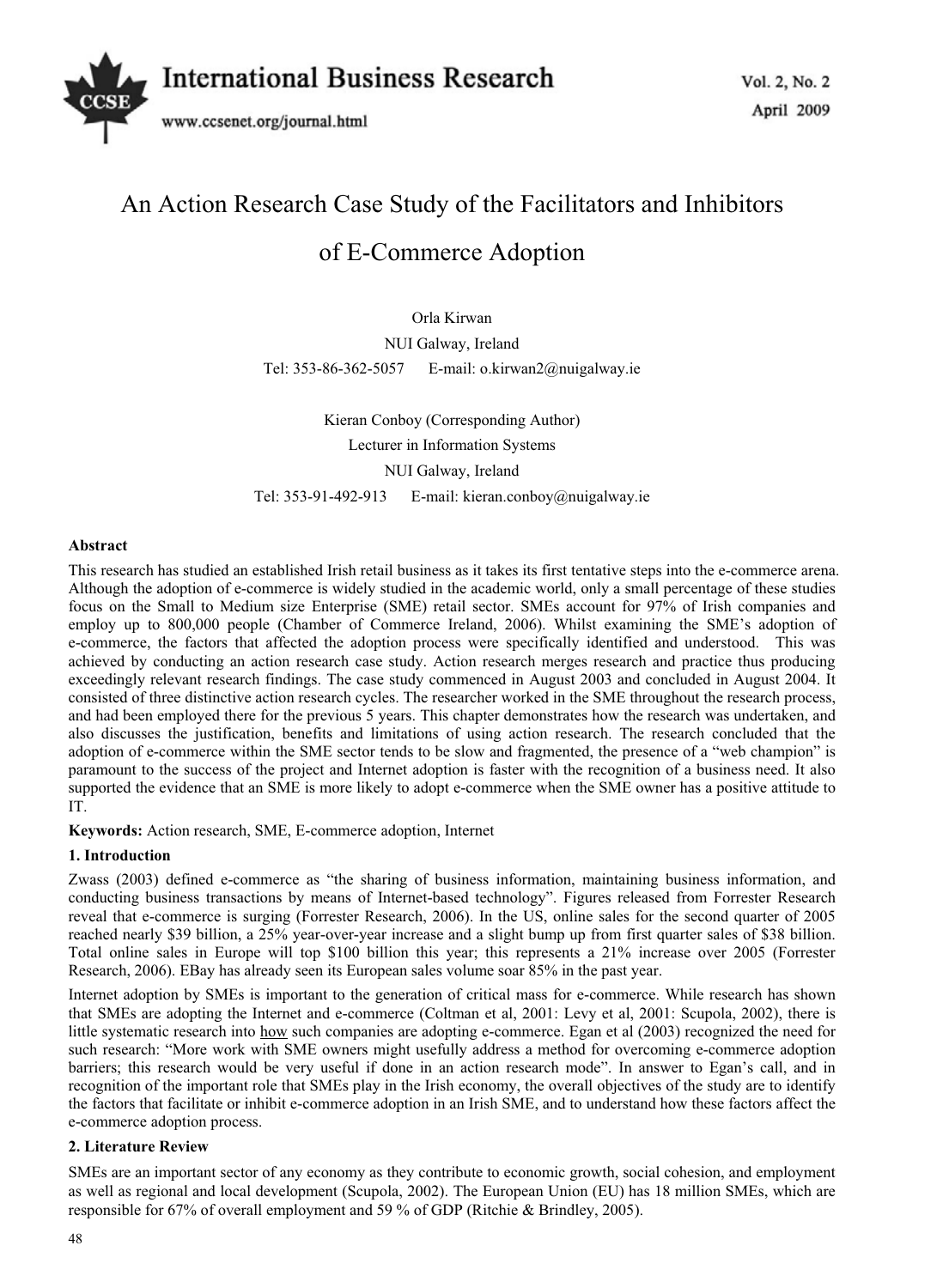A Forfás study in 1999 found that 99.4% of enterprises in Ireland are SMEs, and that they account for just under half of total enterprise employment in Ireland. Therefore, significant opportunities exist for the Irish SME sector to create efficiencies in communications, shift the trading power balance in its favour and create new markets (Egan et al, 2003). There has also been an increasing interest in the role and contribution of SMEs for the development and sustainability of a knowledge based economy in Ireland.

# *2.1 E-Commerce and SMEs*

Traditionally, SMEs are lacking in resources, such as time and money (Levy et al, 2001). For this reason, they are relatively late adopters of new technology, and tend to adopt a "wait and see" attitude to e-commerce adoption (Forfás Report, 2002).

Forfás (2002), an Irish research agency, found that in Ireland 81% of Irish SMEs have Internet access and 46% of the companies surveyed had a web site. E-commerce is widely argued to have the potential to transform the marketplace, and to provide SMEs with a wider variety of opportunities to engage in business activities (Levy et al, 2001).

For the last number of years the Internet and e-commerce have been offering exciting new competitive opportunities for SMEs to extend their customer base into the global marketplace, and broaden their involvement into new markets (Lewis and Cockrill, 2002).

Internet adoption by small businesses is important to the generation of critical mass for Internet commerce (Poon and Swatman, 1999). E-commerce is likely to have the most fundamental impact on SMEs by offering tremendous opportunities to high growth SMEs, but successive research studies have shown that significant business benefits are not being realized (Poon and Swatman, 1999, Levy and Powell, 2000). The literature states that there is little evidence that SMEs do more than develop websites and adopt e-mail (Levy and Powell, 2000).

# *2.2 Factors Affecting the Decision to adopt E-commerce*

A decision to adopt e-commerce is not taken lightly, especially when the organisation is an SME. There are a variety of factors that facilitate or inhibit the adoption of e-commerce, and also several factors that could be classified as either a facilitator or an inhibitor, depending on the situation of the SME at that time. These factors need to be addressed prior to the decision to adopt e-commerce being made. These factors are outlined below in Table 1.

#### **3. Research methodology**

This study is concerned with the factors that inhibit or facilitate Internet adoption within an Irish SME context, and also to understand how these factors affected the e-commerce adoption process. This was achieved by conducting an action research study on River Deep Mountain High (RDMH), Galway. RDMH is a retail SME based in Galway. The shop has specialised in outdoor clothing and equipment since 1991. RDMH expanded in 1995, opening a second branch in Limerick. Including both shops, there are a total of 20 employees. The researcher worked in the SME throughout the research process, and had been employed there for the previous 5 years. At the time of the research, there was no web site and hence, no e-commerce or e-business capabilities. The SME was in the process of adopting e-commerce, making it a highly suitable SME in which to conduct the proposed research. In order to increase awareness of the shop and hopefully expand the business, the company was moving to having an online presence, with a view to online shopping facilities in 3 years time. The research took place from August 2003 until August 2004, and it involved 3 distinct Action Research cycles, as outlined in figure 1 below.

#### *3.1 Benefits of using Action Research*

The following paragraph outlines the benefits of using action research as a research methodology. The high involvement of the researcher with the research subjects allows for access to rich and in-depth research data. Researchers can overcome the problem of trying to understand the ill-structured, fuzzy world of complex organizations by applying action research, as it addresses real-life problems and the immediate concerns of practitioners (Avison et al, 1999). Since the topic of the research is partly selected by the client (e.g. a company in a specific industry), its findings are likely to be of high relevance to at least a section of the practitioner community (e.g. the immediate research client and other companies in the same industry). The real world orientation of the approach offers a singular opportunity to recruit students who hold positions in organizations facing a problem whose solution can lead to relevant research findings. The problem-solving orientation of the research increases chances of obtaining research funding. Action research is usually participative. This implies a partnership between the researcher and the client. This approach may be deemed more satisfying and also more occupationally relevant (McNiff, 2000). Westbrook (1995) presented action research as an approach that could overcome three deficiencies associated with "traditional research methods":

- It has broad relevance to practitioners;
- It is applicable to unstructured or integrative issues;
- It can contribute to theory.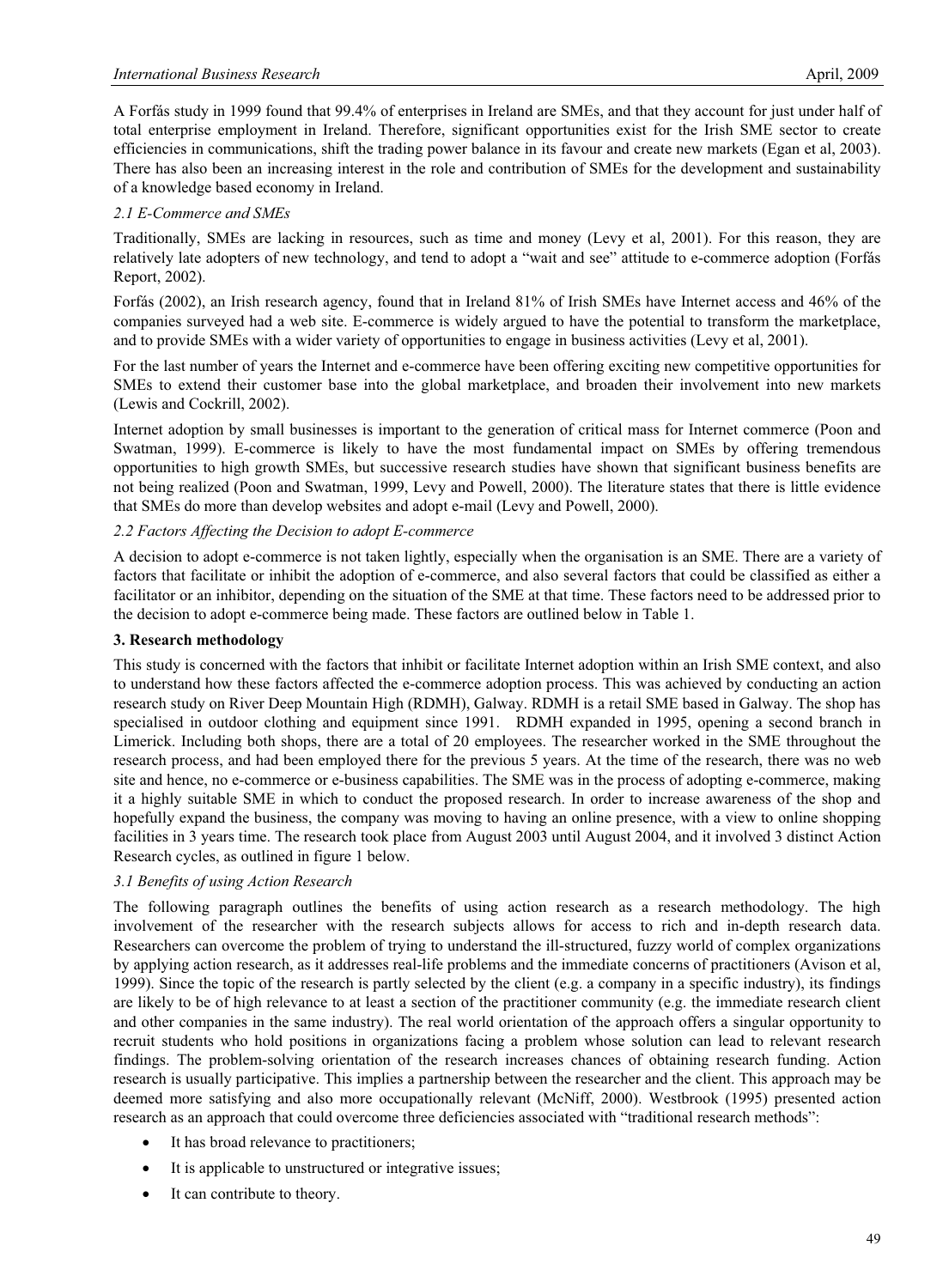# *3.2 Action Research and Information Systems (IS) research*

The discipline of IS seems to be a very appropriate field for the use of action research methods (Myers, 1999). IS is a highly applied field, almost vocational in nature. Action research methods are particularly clinical in nature, and place IS researchers in a 'helping-role' within the organizations that are being studied. It should not be surprising that action research is the 'touchstone of most good organizational development practice' and remains the primary methodology for the practice of organizational development.

Action research is one of several qualitative research methods used in the field of IS' (Galliers, 1992). Such qualitative research is important for studying complex, multivariate, real-world phenomena that cannot be reduced for study with more positivist approaches (Baskerville & Pries-Heje, 1999). Action research is especially important in situations where participation and organizational change processes are necessary (Baskerville & Wood-Harper, 1996).

Given the frequent calls for IS research to be more relevant to practice (McTaggert, 1998; Rademacher, 2001), it is believed that action research has the potential to contribute to making IS research relevant. Action research merges research and practice thus producing exceedingly relevant research findings. Such relevance is an important measure of the significance of IS research.

# *3.3 Justification of using Action Research in this study*

The researcher decided that action research was the preferred method for this research based on the factors listed in Table 2 below.

# *3.4 Limitations of using Action Research*

Like most qualitative research methodologies, action research is difficult to do well and easier to do atrociously. Action research is much harder to report and the researcher also has to justify the overall approach. This has to be done well enough so that even if examiners do not agree with the approach, they have to acknowledge that the researcher has provided an adequate rationale. Action research involves heavy involvement in the research situation, with the opportunity for good learning, but at the potential cost of objectivity.

Table 3 below outlines how this research identified and addressed these possible limitations. This was undertaken to increase the credibility of the research findings.

#### **4. Findings**

#### *4.1 Factors affecting RDMH's e-commerce adoption process*

From the research, the following factors were identified as having affected RDMH's adoption process:

Perceived benefits: It was reported in section 2.2 that the recognition of perceived benefits by an SME will facilitate the e-commerce adoption process. These findings are consistent with the literature review as both the SME owner and the researcher felt that there were perceived benefits available from adopting e-commerce.

Web champion: The literature on e-commerce adoption has emphasized the importance of a "corporate champion" often identified as the owner/manager of an SME (Scupola, 2002; Poon and Swatman, 1999; Fink, 1998; Cragg and King, 1993). The "web champion" in the case of RDMH was the researcher, not the SME owner, who initiated and completed the e-commerce site. These findings are consistent with the literature, as the literature states that this role may or may not be assumed by the owner, and also the process of e-commerce adoption will be facilitated by the presence of one.

Organizational skills: The level of knowledge among IT and non-IT professionals is important in the e-commerce adoption process (Scupola, 2002; Mehrtens et al, 2001; Fink, 1998). Organizations with more IT experience or greater IT already in use are more likely to adopt IT (Fink, 1998). The findings from RDMH are consistent with this, as the researcher was employed by the organization and completing a Masters Degree in e-commerce at the same time. The SME owner had also computerized all of the stock in both branches of RDMH, and so is knowledgeable about IT and has a positive attitude to IS/IT.

Lack of time and resources: SMEs lack the willingness to dedicate the time and resources necessary to resolve their lack of understanding and skills (Chapman et al, 2000; Lewis and Cockrill, 2002). The researcher experienced a significant lack of time during the project. This was due to the fact that the researcher continued to work on the shop floor, as well as developing the website. This is consistent with the literature as RDMH is a typical SME.

Lack of understanding: The lack of understanding of the need to adopt innovations, such as ICT and e-commerce, prevents SMEs using them to overcome existing performance gaps or exploit new opportunities (Chapman et al, 2000). Again, this is similar to above and consistent with the literature. The researcher also lacked some understanding of the new technologies being used in the adoption process.

External pressures: There is little evidence of business strategy driving Internet adoption among SMEs. However, Internet adoption is faster when SMEs recognize a business need (Levy and Powell, 2003). The SME owner did not feel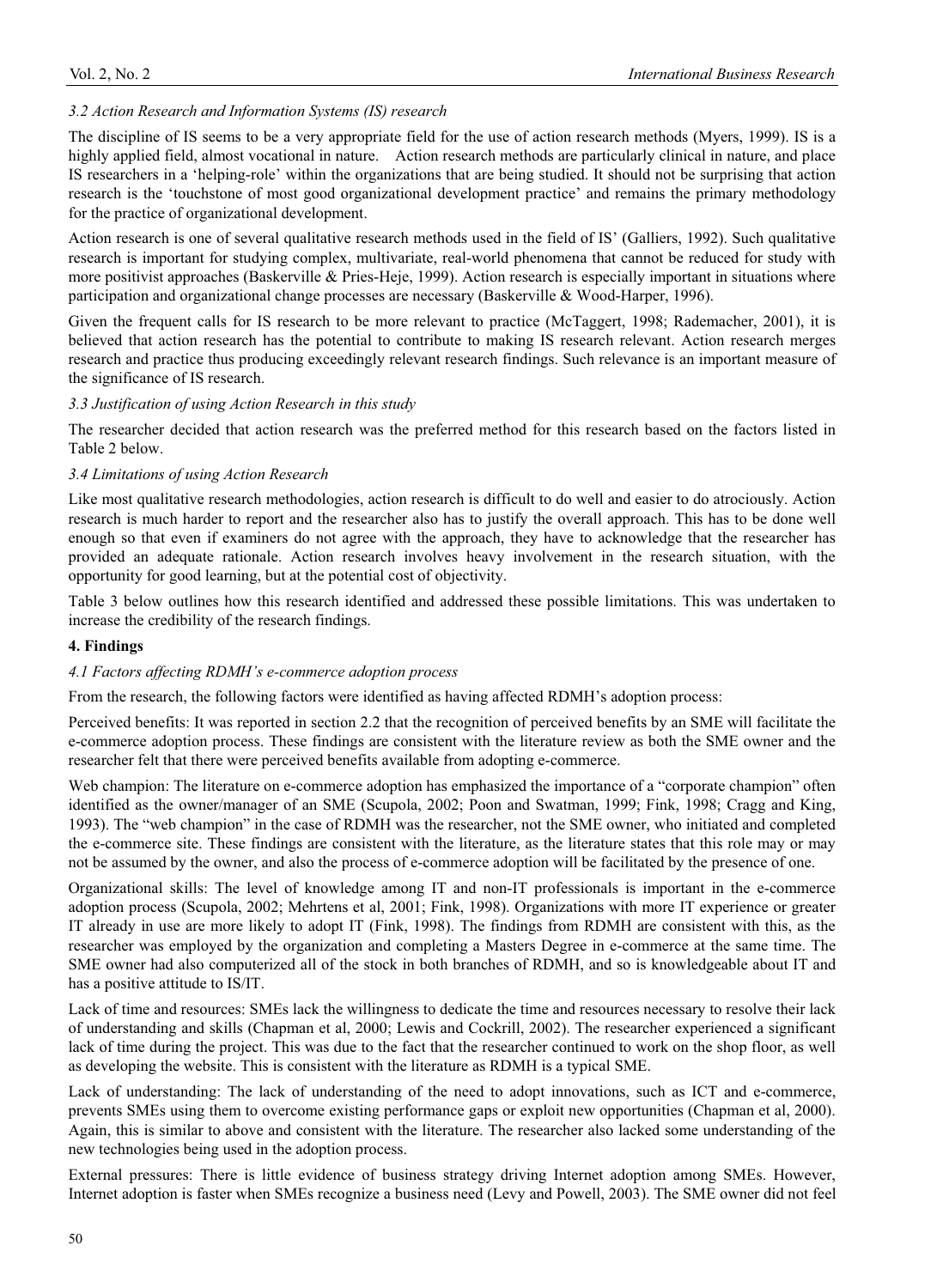that it was a business need, therefore there was nothing done to adopt or develop a website for the shop until the researcher approached with the research proposal. This is consistent with the literature findings.

# *4.2 How the factors actually affected RDMH's adoption process?*

As is evident, not all of the factors listed in table 1 were deemed relevant in the context of RDMH. Why were only six out of the thirteen possible factors listed as relevant? It was found that some were not applicable due to the nature of the website (front-end, information only). Others were not applicable due to the researcher embracing the role of web champion, and not the SME owner. Finally, others were not relevant due to the present state of the SME involved (financial situation, level of IT already adopted and future strategic expectations of having an online presence). See table 4 below for an explanation of how the factors identified were actually relevant.

# **5. Conclusions**

This research has investigated the process that RDMH went through in order to add a website to the organization. After analyzing an SME that has moved from offline to online, a number of similarities and differences from the literature have been identified. The following conclusions have been drawn from the findings of this research.

#### *5.1 Conclusions regarding the e-commerce adoption process*

This research supports Poon and Swatman's (1999), and Levy and Powell's (2000) evidence that the adoption of IS/IT tends to be slow, fragmented and occurs in stages. In addition, this research confirms Levy et al's concept that most SME's will pursue a business strategy in which a company combines online e-commerce with a traditional retail outlet.

This research also supports Mehrtens et al's (2001) and Levy and Powell's (2003) research evidence that an SME that is likely to adopt e-commerce will most often have an owner who has a positive attitude towards IT adoption, who is innovative and who is knowledgeable about IT. The literature also emphasized the importance of a "corporate champion" often identified as the owner/manager of an SME (Scupola, 2002; Poon and Swatman, 1999; Fink, 1998; Cragg and King, 1993).

Most SMEs will find that web technologies will not be one of their core competences (Riemenschneider, 1999). This is not consistent with the findings, as the researcher was employed by the SME whilst concurrently pursuing a Masters Degree in e-commerce.

#### *5.2 Conclusions regarding the use of action research as a methodology*

From the research methodology perspective, the researcher encountered a number of difficulties that are well documented limitations of using action research. This included a significantly longer case study chapter, due to the need to present and analyze the three action research cycles in detail. The findings chapter was also quite complex as each issue needed to consider the researchers view, the SME owners view, and the final amalgamation of the two. This was overcome by eventually splitting the findings chapter into two separate components.

The degree of documentation was also high as the researcher maintained a journal throughout the adoption process, and each meeting was recorded in detail. As a result, the researcher had a significant amount of data to analyze. The researcher also had to ensure that when reflecting on the data, perceptions and interpretations were non-biased and accurate.

The benefits from having undertaken the research using this methodology included an increased depth of knowledge about the research process. Also, the extra depth, documentation and analysis were rewarded through what the researcher believes were more credible research findings. The researcher learnt some valuable lessons regarding the research process. Action research incorporated a significant amount of extra work for the researcher, a point that was raised by the supervisor at the start of the study. However, the researcher feels that the extra work was rewarded as it resulted in richer and more credible findings.

# **References**

Avison, D., Lau, F., Nielsen, P.A. & Myers, M. (1999). Action Research. *Communications of ACM* (42:1), pages 94-97.

Baskerville, R. & Wood-Harper, A.T (1996). A Critical Perspective on Action Research as a Method for Information Systems Research*. Journal of Information Technology*, Volume 11, Issue 4, pages 235-246.

Baskerville, R. & Wood-Harper, A.T (1998). Diversity in Information Systems Action Research Methods. *European Journal of Information Systems* (7:2), pages 90-107.

Baskerville, R. & Pries-Heje, J. (1999). Grounded action research: a method for understanding IT in practice. *Accounting, Management and Information Technologies*, Issue 9, pages 1-23.

Chambers of Commerce (2006). www.chambers.ie. Accessed  $12<sup>th</sup>$  Dec 2006.

Chapman, P., James-Moore, J., Szczygiel, M. & Thompson, D. (2000). Building Internet Capabilities in SME's. *Logistics Information Management*, 2000, Volume 13, Number 6, 353-361.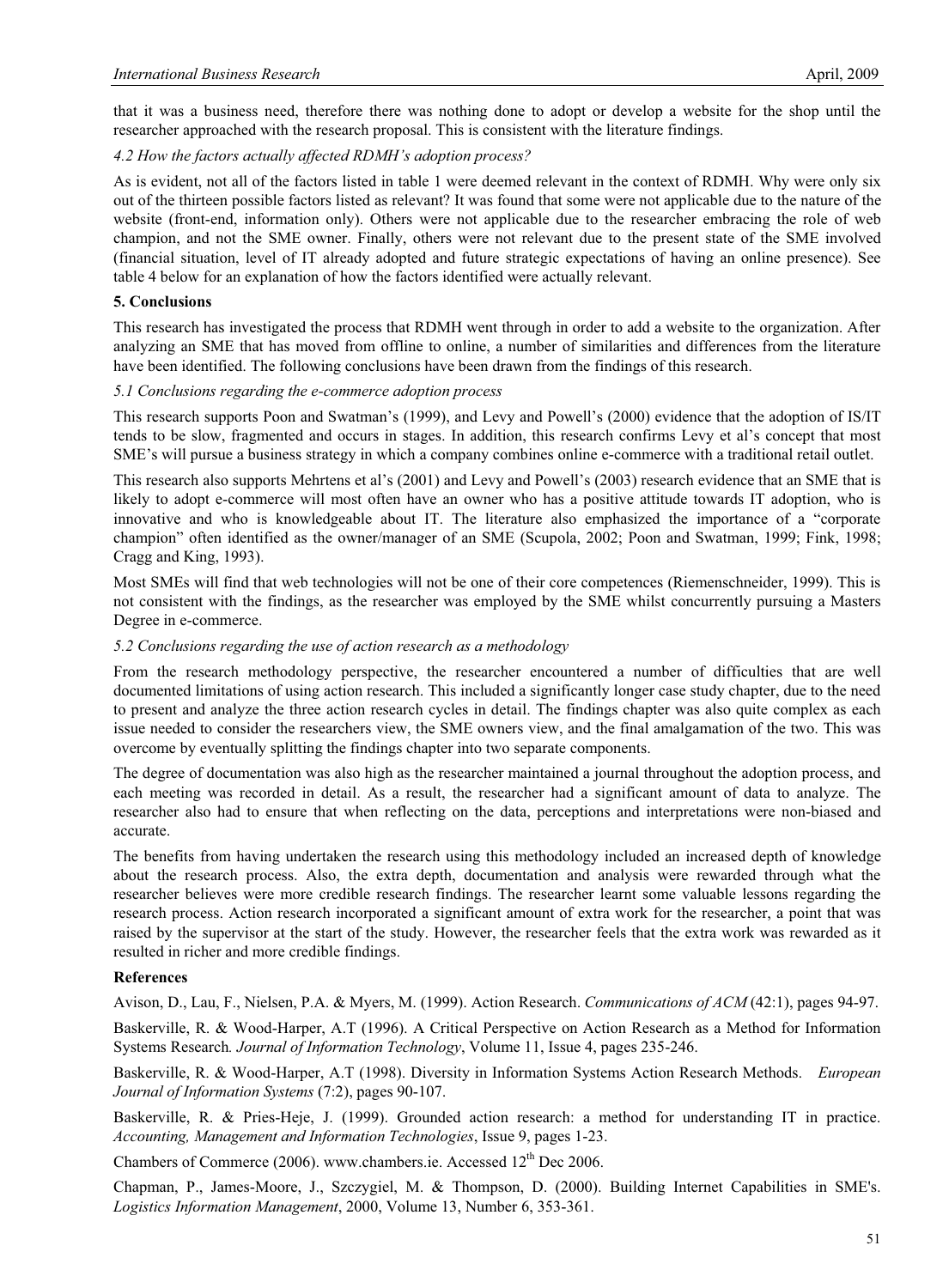Coghlan, D. & Brannick, T. (2001). *Doing Action Research in Your Own Organization*. Sage Publications.

Coltman, T., Devinney, T., Latukefu, A. & Midgley, D. (2001). E-Business: Revolution, Evolution or Hype? *California Management Review*, Volume 44, Number 1, 57-85.

Cragg, P. & King, M. (1993). Small-Firm Computing: Motivators and Inhibitors. *MIS Quarterly*, Mar 1993, Vol. 17, Issue 1, 47-61.

Daniel, E. & Grimshaw, D. (2002). An exploratory comparison of electronic commerce adoption in large and small enterprises. *Journal of Information Technology*, 2000, 17, 133-147.

Daniel, E., Wilson, H. & Myers, A. (2002). Adoption of E-Commerce by SME's in the UK. *International Small Business Journal*, 2002, Volume 20 (3), 253-270.

Egan, T., Clancy, S. & O Toole, T. (2003). The integration of e-commerce tools into the business processes of SMEs. *Irish Journal of Management*, Volume 24, Issue 1, 139-154.

Fink, D. (1998). Guidelines for the Successful Adoption of Information Technology in Small and Medium Enterprises. *International Journal of Information Management*, 1998, Volume 18, Number 4, 243-253.

Forfás (2002). *"ebusiness, Where we are and Where do we go from here?"* 1999.

Forrester Research (2006). *Europe's eCommerce Forecast*: 2006-2010. June 29, 2006

Galliers, R. (1992). *Information Systems Research Issues, Methods and Practical Guidelines*. Blackwell Scientific Publications.

Greenwood, D. & Levin, M. (1998). *Introduction To Action Research*. Sage Publications.

Levy, M. & Powell, P. (2000). Information systems strategy for small and medium sized enterprises: an organizational perspective. *Journal of Strategic Information Systems*, 9, 2000, 63-84.

Levy, M. & Powell, P. (2003). Exploring SME Internet adoption: towards a Transporter model. *Electronic Markets*, Volume 13, Issue 2, Pages 171-181.

Levy, M., Powell, P. & Yetton, P. (2001). SME's: aligning IS and the strategic context. *Journal of Information Technology*, 2001, 16, 133-144.

Lewis, R. & Cockrill, A. (2002). Going global-remaining local: the impact of e-commerce on small retail firms in Wales. *International Journal of Information Management*, Volume 22, Issue 3, 2002, 195-209.

McNiff, J. (2000). *Action Research in Organizations*. Routledge, London.

McTaggart, R. (1998). Is validity really an issue for participatory action research? *Studies in cultures, organizations & societies*, Volume 4, Issue 2, pages 211-237.

Mehretens, J., Cragg, P. & Mills, A. (2001). A Model of Internet adoption by SME's. *Information & Management*, Issue 39, 2001, 165-176.

Min, H. & Galle, W. (2001). Electronic Commerce-based Purchasing: A Survey on the Perpetual Differences Between Large and Small Organizations. *International Journal of Logistics*, Volume 4, Issue 1, April 2001, 79-96.

Myers, M. (1997). Qualitative Research in Information systems. *MIS Quarterly*, Volume 21, Issue 2, pages 241-243.

Poon, S. & Swatman, P. (1999). An exploratory study of small business Internet issues. *Information & Management*, Volume 35, Issue 1, Jan 1999, 9-18.

Rademacher, R. (2001). The Changing Profile of Information Systems Research: 1995-2000. *Journal of Computer Information Systems*, Volume 42, Issue 1, pages 13-17.

Riemenschneider, C. & McKinney, V. (1999). Assessing the Adoption of Web-based E-Commerce for Businesses. *Electronic Markets*, Volume 9 (1/2), 9-13.

Ritchie, B. & Brindley, C. (2005). ICT adoption by SMEs: implications for relationships and management. *Work & Employment*, Volume 20, Issue 3, pages 205-217.

Scott, M. Golden, W. & Hughes, M. (2003). E-Tailing in Ireland: A review of Ireland's top 25 retailers. *Irish Marketing Review*, Volume 16, Issue 1, 15-24.

Scupola, A. (2002). Adoption issues of B2B Internet commerce in European SMEs. Proceedings of the 35<sup>th</sup> Hawaii *International Conference on Systems Science*, 2002.

Susman, G. & Evered, R. (1978). An assessment of the scientific merits of action research. *Administrative Science Quarterly,* 23(4), pages 582-603.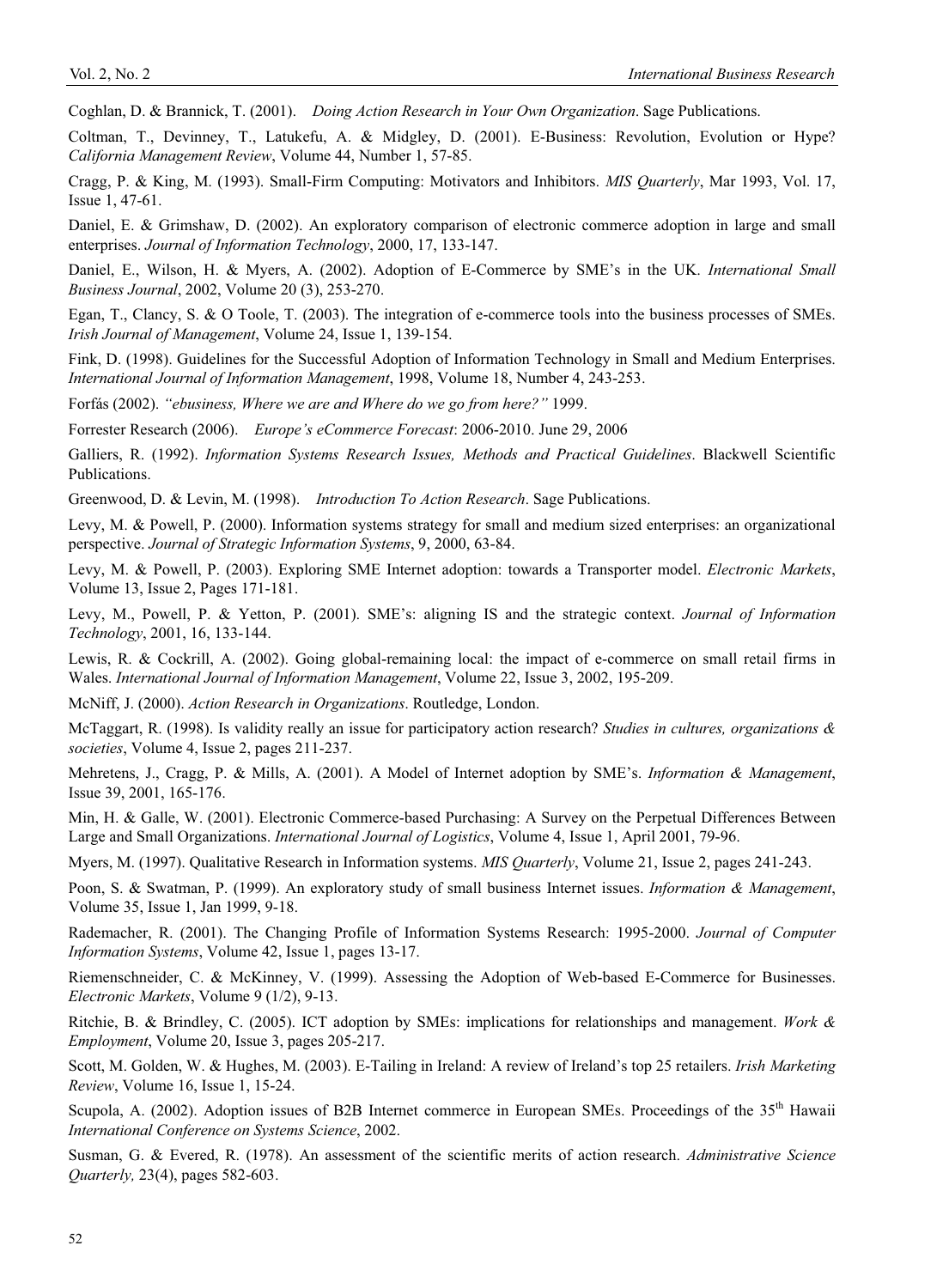Westbrook, R. (1995). Action research, a new paradigm for research on production and operations management. *International Journal of Operations and Production Management*, Volume 15, Number 12, pages 6-20.

Wymer, S. & Regan., E. (2006). Factors Influencing e-commerce Adoption and Use by Small and Medium Businesses. *Electronic Markets*, Vol. 15, Issue 4, pages 438-453.

Zwass, V. (2003). Electronic Commerce and Organizational Innovation: Aspects and Opportunities. *International Journal of Electronic Commerce*, Volume 7, Number 3, 2003, 7-37.

| Factor                                 | Reference                                                                                                                                                                                                                                                                                                                                                                                                                                                          | <b>Facilitator/Inhibitor</b> |  |  |
|----------------------------------------|--------------------------------------------------------------------------------------------------------------------------------------------------------------------------------------------------------------------------------------------------------------------------------------------------------------------------------------------------------------------------------------------------------------------------------------------------------------------|------------------------------|--|--|
| Perceived Benefits                     | Poon and Swatman (1999) found that perceived benefits were a key<br>reason why participants adopted and continued to use the Internet.<br>Facilitator                                                                                                                                                                                                                                                                                                              |                              |  |  |
| <b>Business Need</b>                   | There is little evidence of business strategy driving Internet adoption<br>among SMEs. However, Internet adoption is faster when SMEs<br>recognize a business need (Levy and Powell, 2003).                                                                                                                                                                                                                                                                        | Facilitator                  |  |  |
| Owner/Manager<br>Influence             | The literature on e-commerce adoption has emphasized the importance<br>of a "corporate champion" often identified as the owner/manager of an<br>SME (Scupola, 2002; Poon and Swatman, 1999; Fink, 1998; Cragg and<br>King, 1993). An SME that is likely to adopt e-commerce will most<br>often have an owner who has a positive attitude towards IT (Mehrtens et<br>al, 2001; Levy and Powell, 2003).                                                              | Either                       |  |  |
| Web Champion                           | The web champion or "corporate champion" may or may not be the<br>SME owner. In some cases, it is an internal member of staff.                                                                                                                                                                                                                                                                                                                                     | Facilitator                  |  |  |
| Organizational Structure               | For most SMEs, their failure to plan the introduction and exploitation of<br>new technology is due to management limitations (Levy et al, 2001).<br>Min and Galle (2001) found that organization size is believed to<br>influence the e-commerce adoption practices of firms.                                                                                                                                                                                      | Either                       |  |  |
| Organizational readiness               | This is the extent to which an organization feels ready to adopt<br>e-commerce (Fink, 1998; Scupola, 2002). Among the factors that<br>determine this are: skills and knowledge of the technology, internal IT<br>support and support from external parties such as IT vendors (Chapman<br>et al, 2000; Mehrtens et al, 2001; Scupola, 2002).                                                                                                                       | Either                       |  |  |
| Organizational<br><b>Skills</b>        | E-commerce imposes new skills requirements on the retail sector<br>(Lewis and Cockrill, 2002). The successful uptake of e-commerce<br>requires IT expertise, coupled with strong business applications skills<br>and therefore a flexible, multi-skilled work force is required (Lewis and<br>Cockrill, 2002).                                                                                                                                                     | Either                       |  |  |
| of<br>Lack<br>time<br>and<br>resources | SMEs lack the willingness to dedicate the time and resources necessary<br>to resolve their lack of understanding and skills (Chapman et al, 2000;<br>Lewis and Cockrill, 2002). These resources involved are human,<br>financial and time. SMEs are regarded as "poor" in human, financial<br>and material resources (Levy et al, 2001).                                                                                                                           | Inhibitor                    |  |  |
| Lack of<br>Understanding               | The lack of understanding of the need to adopt innovations, such as ICT<br>and e-commerce, prevents SMEs using them to overcome existing<br>performance gaps or exploit new opportunities (Chapman et al, 2000).                                                                                                                                                                                                                                                   | Inhibitor                    |  |  |
| Cost Factors                           | Strategically, information systems are used in order to lower the costs of<br>production, coordination and transactions or to add value to the product,<br>process or service (Levy et al, 2001). As the cost of IS falls, SME's are<br>starting to reap the benefits of these systems, as they are more<br>accessible (Levy et al, 2001). Yet, the tendency in SME's is still to view<br>IS investment as a cost (Levy and Powell, 2000; Wymer & Regan,<br>2006). | Either                       |  |  |

Table 1. Factors Affecting the Decision to adopt E-commerce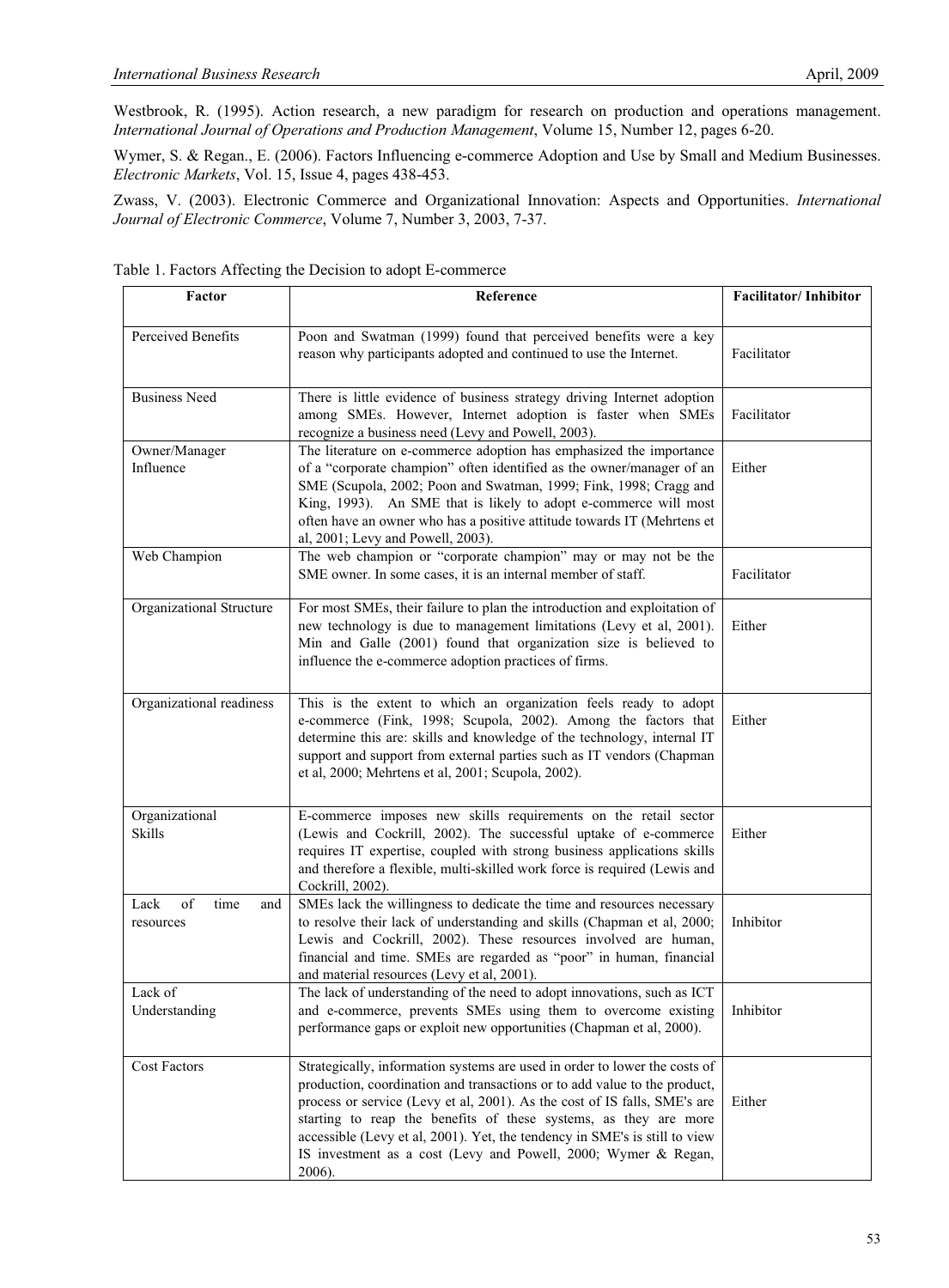| Government Initiatives   | The Irish Government has enacted a number of critical Acts to underpin   |             |
|--------------------------|--------------------------------------------------------------------------|-------------|
|                          | eBusiness development including the Electronic Commerce Act 2000,        |             |
|                          | the Copyright and Related Rights Act 2000 and the Communications         | Facilitator |
|                          | Regulation Act 2002. Ireland has made major investments in national      |             |
|                          | information infrastructures, including international telecommunications  |             |
|                          | connectivity, Internet data centres and other support services           |             |
| <b>Security Concerns</b> | Daniel at al (2002) reported that the concern about security was         |             |
|                          | inhibiting adoption, as were lack of customer satisfaction and use. In a | Inhibitor   |
|                          | 2001 report by the Chamber of Commerce Ireland, it was reported that     |             |
|                          | 34% of businesses felt that concerns about security were an obstacle in  |             |
|                          | their path to e-business (Scott et al, 2003).                            |             |
| External                 | This pressure comes from existing Internet users, particularly customers |             |
| Pressure/External        | and competitors, but also suppliers and potential employees (Mehrtens    | Either      |
| Environment              | et al, 2001; Daniel et al, 2002; Cragg and King, 1993).                  |             |
|                          |                                                                          |             |
|                          |                                                                          |             |

# Table 2. Factors influencing research methodology

| <b>Factor influencing research</b><br>methodology                                                                                                                              | <b>Reason for Influence</b>                                                                                                                                                                                                                                                                                                                                                                                                                                                                                                                                                                                         |
|--------------------------------------------------------------------------------------------------------------------------------------------------------------------------------|---------------------------------------------------------------------------------------------------------------------------------------------------------------------------------------------------------------------------------------------------------------------------------------------------------------------------------------------------------------------------------------------------------------------------------------------------------------------------------------------------------------------------------------------------------------------------------------------------------------------|
| There is a unique opportunity<br>available to the researcher to<br>conduct the research in<br>a<br>dynamic SME environment.                                                    | The SME involved, RDMH, was at that time initiating the process of e-commerce<br>adoption. The researcher was employed there, and had been for five years, and also had<br>full access to the SME.                                                                                                                                                                                                                                                                                                                                                                                                                  |
| In this case, the researcher is<br>solely<br>responsible<br>for<br>the<br>e-commerce<br>implementation<br>process.                                                             | The RDMH management had very limited participation. Action research is a research<br>method that solves immediate practical problems while expanding scientific knowledge<br>(Avison, et al., 1999).                                                                                                                                                                                                                                                                                                                                                                                                                |
| High suitability to the research<br>topic and to how the research<br>will be carried out.                                                                                      | Egan et al (2003) recognized the need for such research: "More work with SME owners<br>might usefully address a method for overcoming e-commerce adoption barriers; this<br>research would be very useful if done in an action research mode".                                                                                                                                                                                                                                                                                                                                                                      |
| research<br>is<br>the<br>area<br>As<br>concerned with rich, subjective,<br>qualitative data, not quantitative<br>data, the research philosophy is<br>interpretivist in nature. | Action research tends to be both participative and qualitative. The virtue of action<br>research is in its responsiveness to the research situation (Greenwood and Levin, 1998).<br>One of the key principles of action research is: let the data decide. At each step of the<br>process, the information collected so far will determine the next step of the process.                                                                                                                                                                                                                                             |
| The research approach will be<br>inductive.                                                                                                                                    | This research was concerned with generating theories not hypothesis testing.                                                                                                                                                                                                                                                                                                                                                                                                                                                                                                                                        |
| The research situation demands<br>responsiveness<br>during<br>the<br>research project as the research<br>in<br>changing<br>occurs<br>a<br>environment in real-time.            | Action research is appropriate when the research question relates to describing an<br>unfolding series of actions over time in a given group, community or organization;<br>understanding as a member of a group how and why their action can change or improve<br>the working of some aspects of a system; and understanding the process of change or<br>improvement in order to learn from it (Coghlan & Brannick, 2001). The proposed<br>research in RDMH, where the strategic focus of the SME is short-term and is therefore in<br>a constant state of flux, makes action research suitable for this research. |
| Participation of researcher in the<br>research environment.                                                                                                                    | One of the reasons for the emergence of action research and its subsequent use in the IS<br>field is the recognition, largely motivated by the early work of ethnographers, that a<br>research environment can be more deeply understood if the researcher becomes part of<br>that environment (McNiff, 2000).                                                                                                                                                                                                                                                                                                      |
| researcher<br>The<br>serves<br>two<br>masters.                                                                                                                                 | A key characteristic of action research sets it apart from other research approaches. In<br>action research, investigators try to fulfill the needs of their study subjects and, at the<br>same time, generate new knowledge. As such, IS action researchers have to serve two<br>masters: their immediate research clients, who directly benefit from the research while it<br>is being conducted, and the IS academic community in general.                                                                                                                                                                       |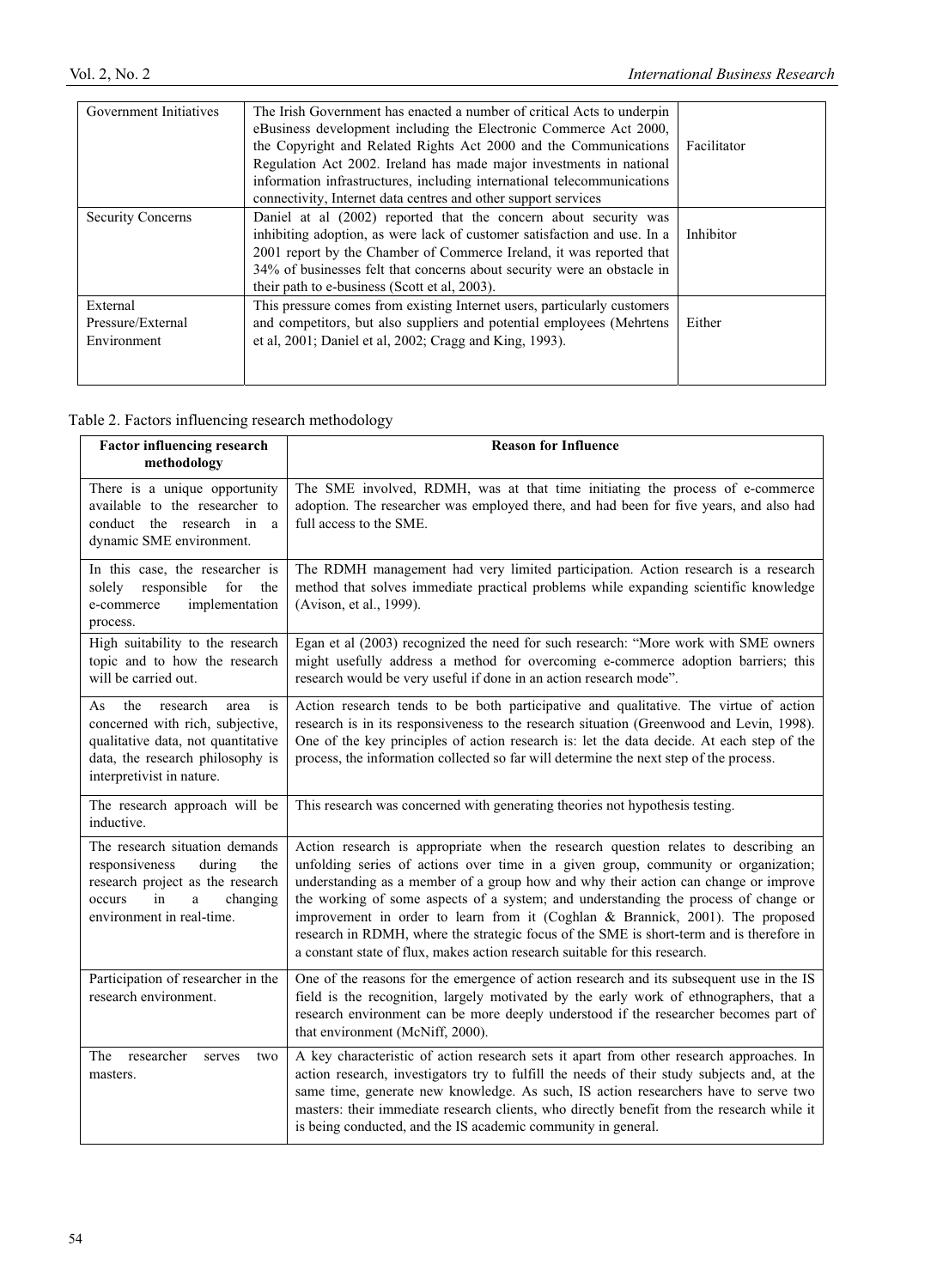|  |  |  |  |  |  |  |  | Table 3. Limitations of using action research and how the researcher overcame these |
|--|--|--|--|--|--|--|--|-------------------------------------------------------------------------------------|
|--|--|--|--|--|--|--|--|-------------------------------------------------------------------------------------|

| <b>Possible limitations of AR</b>                                                                       | How to address the limitation                                                                                                  | How this was achieved in the study of RDMH                                                                                                                                                                                                                                                                     |
|---------------------------------------------------------------------------------------------------------|--------------------------------------------------------------------------------------------------------------------------------|----------------------------------------------------------------------------------------------------------------------------------------------------------------------------------------------------------------------------------------------------------------------------------------------------------------|
| Achieving rigour $-$ way of<br>assuring the quality of the<br>data collected                            | Use of action research cycles to<br>provide adequate iterations                                                                | There were 3 definite action research cycles during the<br>collection of the results. Susman and Evered, two leading<br>authors in this field, advise the use of numerous action<br>research cycles within a given piece of research.                                                                          |
|                                                                                                         | of methodical<br>Planning<br>data<br>collection methods                                                                        | Interviews were used as the data collection method. The<br>researcher was careful not to influence the owner<br>regarding the answers, as this would increase researcher<br>bias.                                                                                                                              |
|                                                                                                         | Careful nurturing of collaboration<br>with subjects                                                                            | The collaboration process with the owner began in<br>August 2003, with the establishment of the client-system<br>infrastructure, this collaboration continued throughout the<br>research process.                                                                                                              |
|                                                                                                         | Interpretations will be developed<br>as part of the data collections                                                           | The researcher and owner developed interpretations on<br>the findings. This occurred when meeting to come to a<br>consensus on the results.                                                                                                                                                                    |
|                                                                                                         | The relevant literature will be<br>accessed<br>of<br>the<br>part<br>as<br>interpretation,<br>widen<br>the<br>to<br>dialectic   | For the generation of each report for the SME owner, the<br>literature was accessed                                                                                                                                                                                                                            |
|                                                                                                         | Multiple data sources will be<br>accessed to provide a dialectic                                                               | For the findings, the primary sources of data were the<br>researcher and the SME owner. This was supplemented<br>by documentation and literature from the organisation,<br>and relevant academic literature.                                                                                                   |
|                                                                                                         | Establish an ethical client-system<br>infrastructure<br>and<br>research<br>environment                                         | This was established August 2003. It was agreed that the<br>SME would be used as the proposed research<br>environment, and it was also agreed that the researcher<br>would have unlimited access to the information and<br>documentation contained within the SME that was related<br>to the research project. |
| Validity – are the findings<br>really about what they appear<br>to be about?                            | Conscious<br>deliberate<br>and<br>enactment of the action research<br>cycles                                                   | Each stage of each action research cycle was followed<br>with deliberate purpose, and each stage was adhered to<br>correctly according to the academic research that was<br>carried out on the action research cycles.                                                                                         |
| Researcher bias / Lack of<br>impartiality                                                               | Researcher needs to consider the<br>extent to which the story is a valid<br>presentation of what has taken<br>place            | The researcher was very careful not to prompt the SME<br>owner during the interviews, with respect to the<br>researcher's answers, as the researcher had already<br>independently answered the questions prior<br>to<br>interviewing the owner.                                                                |
| Generalisability $-$ the extent<br>to which the findings are<br>equally applicable in other<br>settings | It will not be a problem if the<br>researcher does not claim that the<br>results, conclusions or theory can<br>be generalized. | As SMEs tend to be industry specific, there is a lot of<br>diversity across the sectors. This study was concerned<br>with the retail sector.                                                                                                                                                                   |